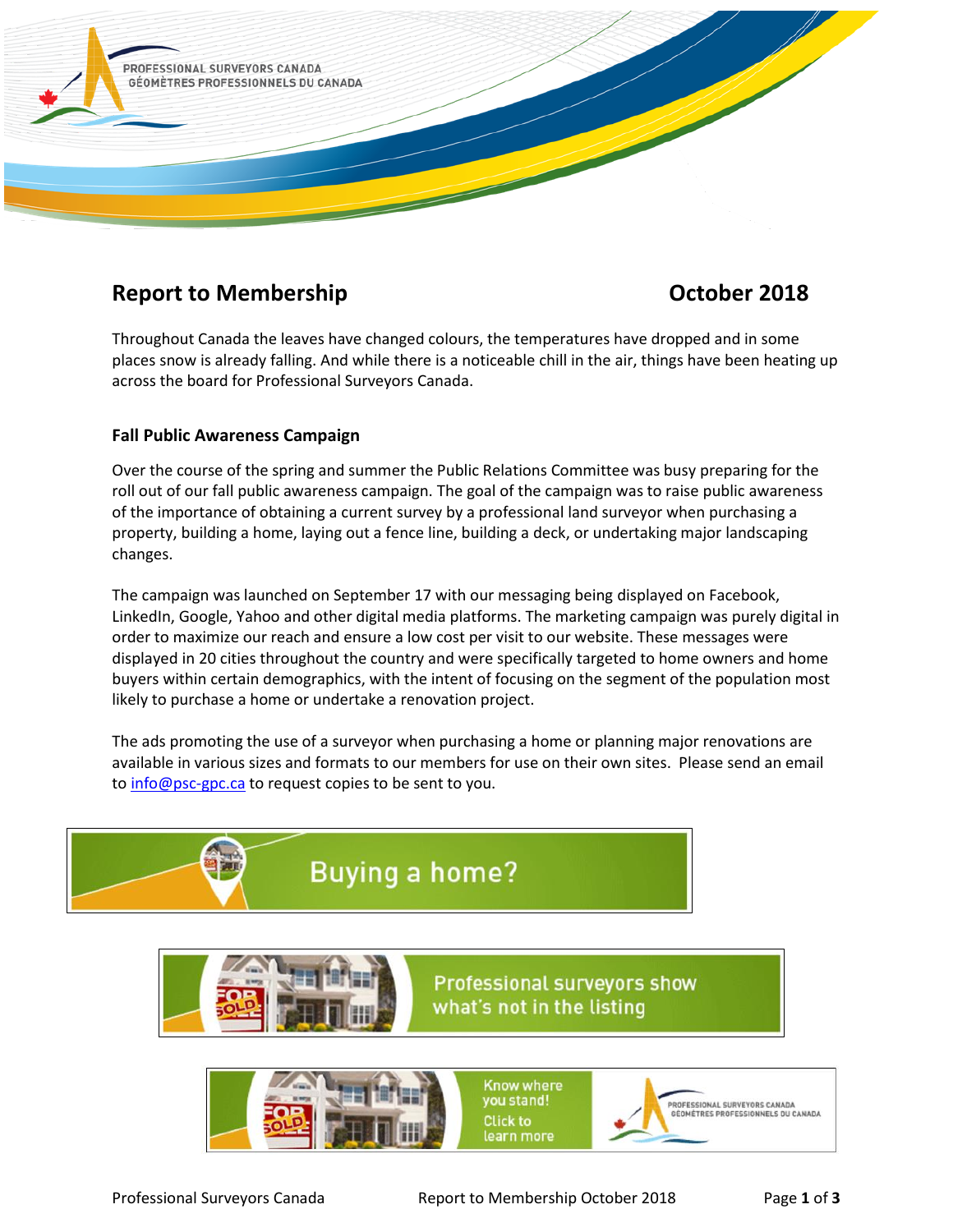In addition to the public awareness campaign, PSC have been working with our communications consultant ACART Communications to develop a series of videos. These videos are intended to provide the general public with a better understanding of the role a professional surveyor plays and the importance of their role within society. We expect to launch them early in the new year.

### **Underground Infrastructure**

PSC Board Members met with Parliamentarians in Ottawa this October regarding Bill C-69, *An Act to enact the Impact Assessment Act and the Canadian Energy Regulator Act, to amend the Navigable Protection Act and to make consequential amendments to other Acts*. Our two recommended amendments to the act both affect the proposed Canadian Energy Regulator act.

In summary, they are:

**1)** Simplify the definition of the term "ground disturbance" – the current definition in the Bill is unwieldy and will lead to errors.

**2)** Expand the notice and registration provisions for pipelines to cover all lands affected by pipeline construction and maintenance, in particular, the prescribed area surrounding the pipeline.

These amendments will add clarity and consistency to the act and also ensure that current and subsequent landowners are properly consulted and compensated for the effect of any new pipeline on their land. For more explanation and the exact wording of the proposed amendments, please see the PSC website by following [this link for the full paper](https://www.psc-gpc.ca/wp-content/uploads/2018/07/PSC-Bill-C-69-Position-Paper-2018-07-26-G.pdf) or for a quick read follow this link for the one page [brief.](https://www.psc-gpc.ca/wp-content/uploads/2018/10/Professional-Surveyors-Canada-Bill-C69_onepage-Rev.pdf)

To support our conversations with Members of Parliament, Senators, and industry representatives, PSC has begun work on a series of short videos explaining the importance of underground infrastructure mapping and registration systems.

# **National Surveyors Conference 2019**

Professional Surveyors Canada is excited to be a partner with the Association of Canada Land Surveyors for the National Surveyors Conference being held in Halifax from May 1<sup>st</sup> to 3<sup>rd</sup>, 2019. Our focus during the conference will the facilitation of a full day summit on the status and future of cadastral systems in Canada, titled Managing the Cadastre 2019. The summit will feature speakers from across the country, with representatives from the land registration, planning, technical and land surveying communities.

In addition to the Managing the Cadastre summit, PSC will be hosting our first face-to-face Annual General Meeting. This AGM, along with a presentation/Q & A on current and future PSC initiatives, will enable members to learn more about our initiatives, how they may participate in PSC activities and to provide direction on the future of PSC.

#### **Working toward a Harmonized National Brand**

We are very close to resolving the last few concerns of the Saskatchewan Land Surveyors Association regarding the use of the P.Surv trademark across the country and are looking forward to ratifying a final agreement. Once the agreement is ratified, an application for copyright of the P.Surv designation will be filed with *The Canadian Intellectual Copyright Office.*